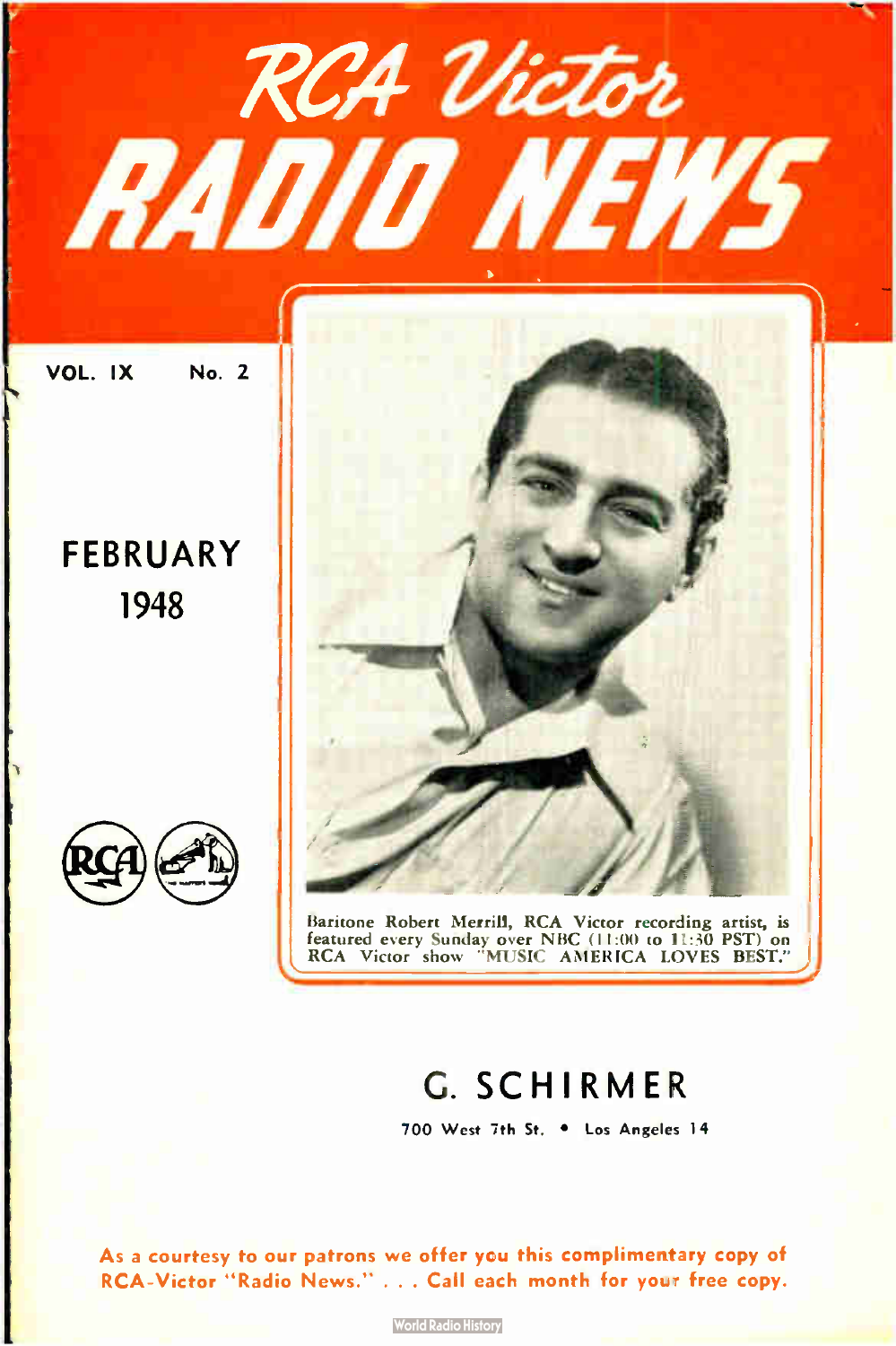## Southern California Radio Stations

| KLAC—Los Angeles  570                                                                                                                                                                                                                               |      |
|-----------------------------------------------------------------------------------------------------------------------------------------------------------------------------------------------------------------------------------------------------|------|
| KFXM—San Bernardino   590                                                                                                                                                                                                                           |      |
|                                                                                                                                                                                                                                                     |      |
|                                                                                                                                                                                                                                                     |      |
|                                                                                                                                                                                                                                                     |      |
| KECA-Los Angeles (ABC) [1990] [1990]                                                                                                                                                                                                                |      |
| KIEV—Glendale and and a series of the series of the series of the series of the series of the series                                                                                                                                                | .870 |
|                                                                                                                                                                                                                                                     |      |
|                                                                                                                                                                                                                                                     |      |
| KFWB-Los Angeles  Change and the set of the set of the set of the set of the set of the set of the set of the set of the set of the set of the set of the set of the set of the set of the set of the set of the set of th<br>KRKD-Los Angeles 1150 |      |
|                                                                                                                                                                                                                                                     |      |
|                                                                                                                                                                                                                                                     |      |

| KGB-San Diego (MBS)       1360     |  |
|------------------------------------|--|
|                                    |  |
|                                    |  |
|                                    |  |
| KPRO-San Bernardino 1440           |  |
|                                    |  |
| KFMB-San Diego (ABC) 1490          |  |
| KDB----Santa Barbara (MBS)    1490 |  |
| KVOE-Santa Ana (MBS)      1490     |  |
|                                    |  |
|                                    |  |
|                                    |  |
|                                    |  |
|                                    |  |

### On The Air Monday Through Friday

| A.M.                                                                                                                                                                                                                                               | $P.M.$ —                                                              |
|----------------------------------------------------------------------------------------------------------------------------------------------------------------------------------------------------------------------------------------------------|-----------------------------------------------------------------------|
| 8:00-KECA McNeil's Breakfast Club                                                                                                                                                                                                                  | 1:00-KFI Backstage Wife                                               |
| 8:00-KFI  Ered Waring and Pennsylvanians                                                                                                                                                                                                           | $1:15 - KFI$<br>and the community of the state of the Stella Dallas   |
| 8:30-KMPCBill Leyden's Music Hall (M thru S)                                                                                                                                                                                                       |                                                                       |
| $8:45 - KFI$<br>a construction of the control Laura Lawfon                                                                                                                                                                                         | $1:45 - KFI$<br>Midder Brown (Miller Brown)                           |
| $9:00$ <sub>KNX</sub><br>wendy Warren                                                                                                                                                                                                              |                                                                       |
| 9:00-KECA<br><b>Example 2018</b> Welcome Travelers                                                                                                                                                                                                 |                                                                       |
| $9:15 - KNX$<br><b>Example 2019</b> Contract Contract Contract Contract Contract Contract Contract Contract Contract Contract Contract Contract Contract Contract Contract Contract Contract Contract Contract Contract Contract Contract Contract |                                                                       |
| 9:30-KECA<br>Tom Breneman's                                                                                                                                                                                                                        |                                                                       |
| $9:30-KLAC$<br>Make Believe Ballroom (M thru S)                                                                                                                                                                                                    | 2:00-KECA What's Doin' Ladies                                         |
| $9:30-KNX$<br>and the contract of the Helen Trent                                                                                                                                                                                                  |                                                                       |
| $9:45 - KNX$                                                                                                                                                                                                                                       | $2:30$ —KHI.<br>and the manufacturer metallicity of Martin Block Show |
| 10:00-KNX.<br><b>Big Sister</b>                                                                                                                                                                                                                    | $2:30-KNX$                                                            |
| 10:00-KECA<br>and the contract of the Calen Drake                                                                                                                                                                                                  | $2:30$ -KECA<br>Bride and Groom                                       |
| $10:15 - KNX$ .<br>and the company of the state of the May Perkins                                                                                                                                                                                 | 3:00-KFVDThe Eddie Chase Show                                         |
| $10:15$ -KECA                                                                                                                                                                                                                                      |                                                                       |
| $10:30 - KNX$<br>. Young Dr. Malone                                                                                                                                                                                                                | $3:00$ —KFAC                                                          |
| 10:55-KECA<br><b>Contact Contact Contact Contact Crocker</b>                                                                                                                                                                                       |                                                                       |
| $11:00$ -KFI<br>contract to the controller of the controller of the controller of the controller of the controller of the controller                                                                                                               |                                                                       |
| $11:00$ -KNX.<br><b>Example 2015</b> Second Mrs. Burton                                                                                                                                                                                            | 3:30-KMPC<br>Mild and Mellow                                          |
| 11:30-KECA                                                                                                                                                                                                                                         | $3:30-KNX$<br>Determination of the Arthur Godfrey                     |
| $11:15 - KFI$<br><b>Example 2018</b> Woman in White                                                                                                                                                                                                | $3:45$ -KECA                                                          |
|                                                                                                                                                                                                                                                    | $4:00$ KH<br>Fulton Lewis, Ir.                                        |
|                                                                                                                                                                                                                                                    | $4:15-KECA$                                                           |
|                                                                                                                                                                                                                                                    | $4:30$ KFI                                                            |
| $P.M.$ —                                                                                                                                                                                                                                           | $4:30-KHI$<br>More Parade<br>$4:45-KNX$                               |
| $12:00 - KNX$<br><b>Example 1</b> Double or Nothing                                                                                                                                                                                                | the communication of the Lum I'm Abner<br>$5:30-KNX$                  |
| 12:00-KFI<br>Noon Farm Reporter                                                                                                                                                                                                                    | <b>C. Collingwood</b><br>$5:55-KNX$                                   |
| $12:15 - KFI$<br>Ma Perkins                                                                                                                                                                                                                        | $6:00 - KH$                                                           |
| $12:15 - KHI$<br>Sing America Sing                                                                                                                                                                                                                 | $8:00$ -KFI.                                                          |
| 12:30-KECA<br>. Paul Whiteman                                                                                                                                                                                                                      | 10:00-KFAC.<br>Ira Cook-Dance Time (M thru S)                         |
| 12:30-KFI<br>Pepper Young<br><b>College</b>                                                                                                                                                                                                        | 10:00-KFWB<br>Cene Norman (M thru S)                                  |
| $1:00$ -KFWB<br>Bill Anson (M thru S)                                                                                                                                                                                                              | $10:00$ KFI<br>The Reporter                                           |
| $1:00 - KNX$<br>School of the Air                                                                                                                                                                                                                  | 10:30-KHJ Peter Potter Party (M thru S)                               |
|                                                                                                                                                                                                                                                    |                                                                       |

Listed above are the programs, mostly serials, which you may hear regularly every week Monday to Friday. Following are the highlights of each day's broadcast schedule chosen for your listening pleasure. Network programs are accredited to stations in metropolitan areas. For best reception tune in to the nearest station of the network.

RCA- VICTOR RADIO NEWS . .. published by jack Daly, 1575 Cross Roads of the World. Hollywood 28, for the Leo J. Meyberg Co., RCA- Victor Distributors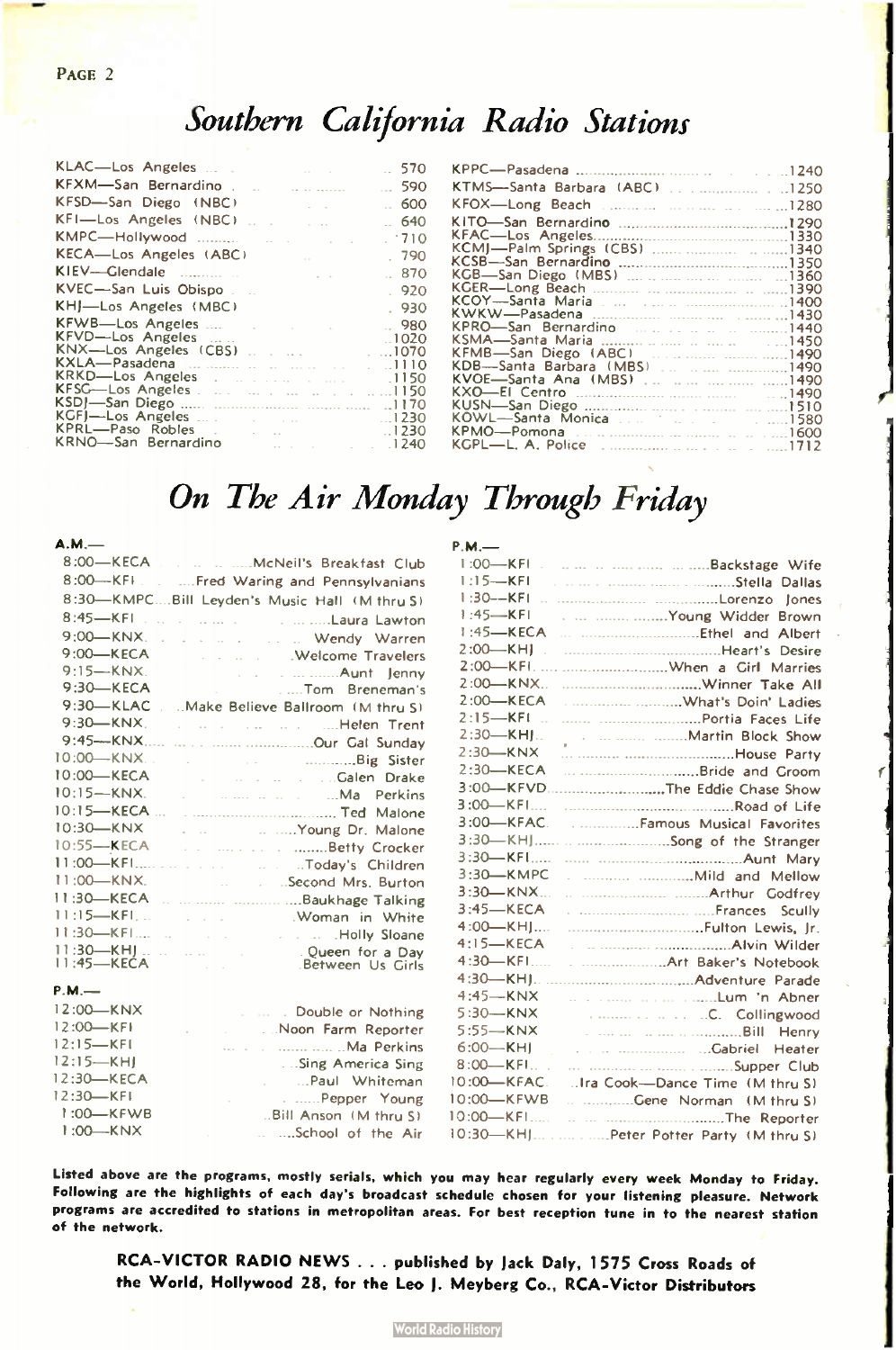## Sunday's Highlights

| A.M.—                                           |
|-------------------------------------------------|
| Church of the Air<br>7:00—KNX.                  |
| 7:00—KHJ…                                       |
| Highlights of The Bible<br>7:00—KFI             |
| 8:00—KECA                                       |
| $8:05 - KNX$                                    |
| and the continuum Hour of Faith<br>$8:30$ KECA. |
| Salt Lake Tabernacle<br>8:30—KNX…               |
| man and manufacturer of Prophecy<br>$8:30$ —KH] |
| 9:00-KFI The Eternal Light                      |
| 9:00-KNX  . Invitation to Learning              |
|                                                 |
|                                                 |
| 9:30-KNX       As Others See Us                 |
|                                                 |
| 10:00—KNX               People's   Platform     |
| 10:30-KFI  Chicago Round Table                  |
|                                                 |
| 11:00—KFL      RCA Victor Show                  |
| Sunday Vespers<br>11:30—KECA                    |
| Harvest of Stars                                |

### P.M.-

Ń

b Þ

| 12:00-KECA                        | <b>Exercise Communication Cassie</b> |  |  |
|-----------------------------------|--------------------------------------|--|--|
|                                   |                                      |  |  |
|                                   |                                      |  |  |
|                                   |                                      |  |  |
| 1:00-KECA  Are These Our Children |                                      |  |  |
|                                   |                                      |  |  |
|                                   |                                      |  |  |
|                                   |                                      |  |  |

| $P.M.$ —      |                                                      |
|---------------|------------------------------------------------------|
| $2:00$ $-KNX$ | . Pueblo Serenade                                    |
| $2:30-KECA$   | Counterspy                                           |
| $2:30-KNX$    | Hour of Charm                                        |
| $2:30$ -KHJ.  | Ouick as a Flash                                     |
| $3:00 - KFI$  | Catholic Hour                                        |
| $3:00$ -KNX.  |                                                      |
| $3:00$ -KECA  | Calif. Caravan                                       |
| $3:30-KNX$    | . Pause That Refreshes                               |
| $3:30-KH$ ]   | Nick Carter                                          |
| $4:00$ $-KNX$ | Cene Autry                                           |
| $4:00$ -KFI   | Llack Benny Show<br>and the control of the           |
| $4:00$ —KHI.  | Sherlock Holmes                                      |
| $4:30 - KFI$  | Bandwagon<br><b>College</b>                          |
| 4:30-KH       | California Tales                                     |
| $4:30-KNX$    |                                                      |
| $4:30-KECA$   | Sammy Kaye's Serenade                                |
| $5:00$ -KFI.  | Charlie McCarthy Show                                |
| 5:00-KHJ      | Alexander's Mediation Board                          |
| 5:00-KECA     | . Sunday Evening Hour                                |
| $6:00$ KFI.   | Manhattan Merry-Go-Round                             |
|               |                                                      |
|               | 6:30-KFI  American Album of Familiar Music           |
| $6:30$ —KHJ.  | control of the mail Jim Backus Show                  |
| 6:30-KECA.    | Theatre Guild<br><b>Contract</b>                     |
| 7:00-KFI      | and the state of the Leave It                        |
| $8:00$ -KHJ.  | Twenty Questions<br><b>Service</b>                   |
| $8:00$ -KNX.  | man Called X                                         |
| $8:30$ KFI    | and the standard Hour                                |
| $8:30$ $-KNX$ | <b>Blondie</b><br>a construction of the committee of |
| 8:30-KECA     | Creen Hornet                                         |
| $9:00-KNX$    | Sam Spade<br><b>Service</b>                          |
| $9:30-KNX$    | Corliss Archer                                       |
|               | <b>START</b>                                         |

### Monday's Highlights

| $P.M.$ —    |                                           |
|-------------|-------------------------------------------|
| $4:45 - KH$ | <b>Example 20 Inches</b> Raggedy Ann Show |
| $5:30$ KFI. | Moice of Firestone (Noice of Allender     |
| $5:30$ —KNX | man and manufacturers. C. Collingwood     |
|             |                                           |
|             | 6:00-KNX      Lux Radio Theatre           |
|             |                                           |
|             |                                           |
|             | 6:30-KECASo You Want to Lead a Band       |
|             | 7:00-KFI   Carnation Hour                 |
|             | 7:00—KECA. Lone Ranger                    |
|             | 7:00-KNX  My Friend Irma                  |
|             |                                           |

| $P.M.$ ——      |                                                                                                                                                                                                                                      |
|----------------|--------------------------------------------------------------------------------------------------------------------------------------------------------------------------------------------------------------------------------------|
| $7:30$ —KFI    | <b>Example 2</b> Fred Warring                                                                                                                                                                                                        |
| $7:30-KECA$    | <b>Example 21 Connect Stage</b>                                                                                                                                                                                                      |
| 7:30—KHI       | <b>Cisco Kid Kid Cisco Kid</b>                                                                                                                                                                                                       |
| $8:00$ -KNX.   | and the state of the Lowell Thomas                                                                                                                                                                                                   |
| $8:00$ $-KECA$ | <b>Example 2.1 A. A. S. A. Point Sublime</b>                                                                                                                                                                                         |
| $8:00$ KH.     | <b>Example 20 Inc., and Security Let George Do It</b>                                                                                                                                                                                |
| $8:30$ KNX.    | and the countries of the County Talent Scouts                                                                                                                                                                                        |
| $9:00$ -KFI.   | The Telephone Hour                                                                                                                                                                                                                   |
| $9:00-KNX$     | <b>Contract Contract Contract Contract Contract Contract Contract Contract Contract Contract Contract Contract Contract Contract Contract Contract Contract Contract Contract Contract Contract Contract Contract Contract Contr</b> |
| $9:30$ - KFI   | <b>Example 12</b> International Article 2015, The Big Story                                                                                                                                                                          |
|                | 9:30—KNX         Club 15                                                                                                                                                                                                             |

## Tuesday's Highlights

| $P.M.$ —                         | $P.M.$ —                                                 |
|----------------------------------|----------------------------------------------------------|
| $6:00$ KFI                       | <b>Example 2018</b> Lowell Thomas<br>$8:00$ —KNX         |
| $6:00$ -KNX                      | Count of Monte Cristo<br>$8:00$ —KHI.                    |
|                                  | 8:30-KFI  The Milton Berle Show                          |
|                                  | 8:30-KECA  World Security Workshop                       |
|                                  |                                                          |
|                                  |                                                          |
| 7:30-KNX  Melodies America Loves | <b>Example 21 America's Town Meeting</b><br>$9:00$ -KECA |
| 7:30-KECA Report to the People   |                                                          |
|                                  |                                                          |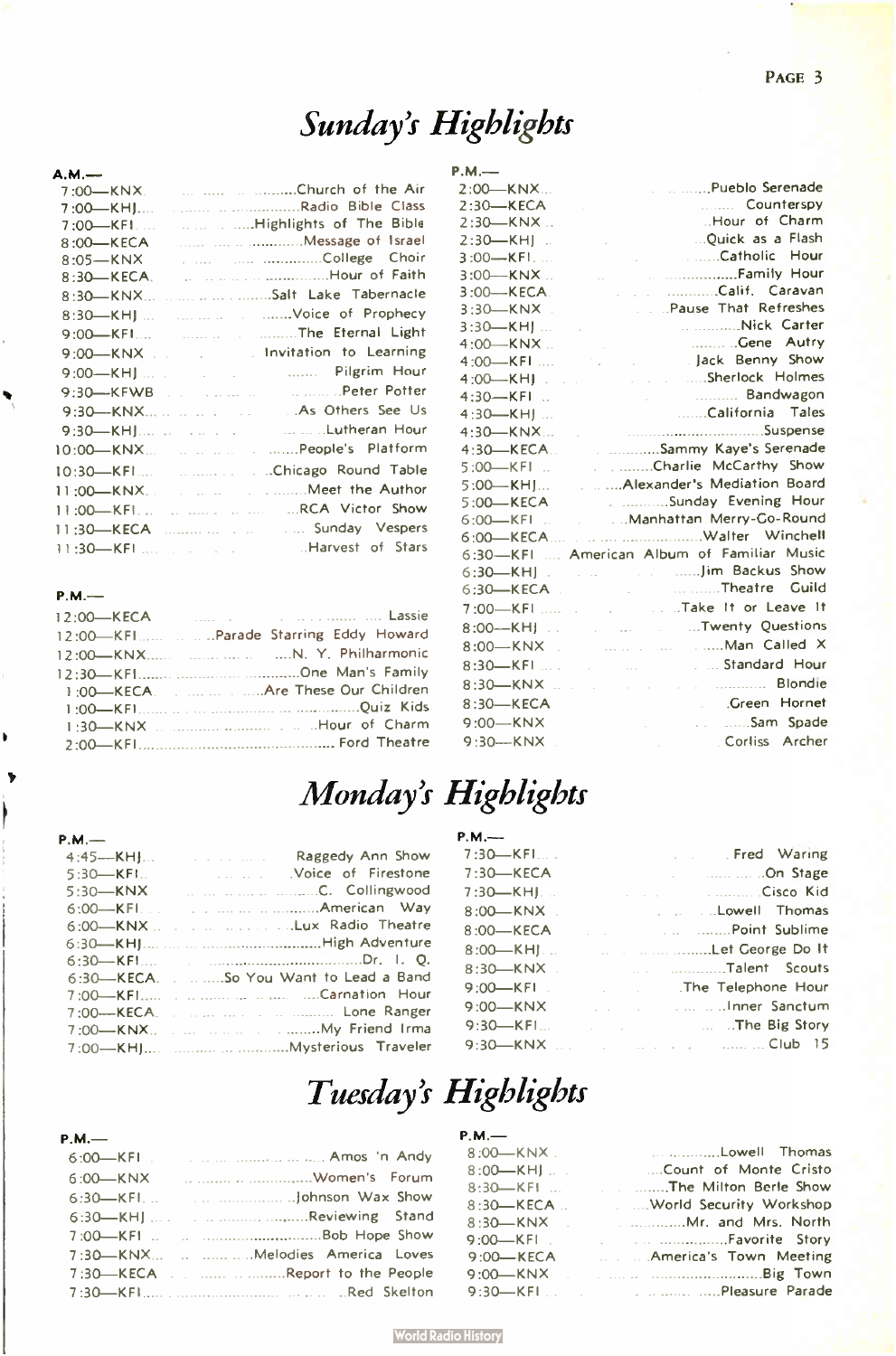## Wednesday's Highlights

### P.M.-

### P.M.-

| 9:00-KFI A Day in the Life of Dennis Day |
|------------------------------------------|
|                                          |
|                                          |
|                                          |

 $\vec{r}$ 

## Thursday's Highlights

### P.M.-

| 6:00-KECA Handline Edition |  |
|----------------------------|--|
|                            |  |
|                            |  |
|                            |  |
|                            |  |
|                            |  |
|                            |  |

### $P.M.$

### Friday's Highlights

### P.M.— P.M.-

| 7:00-KECA Cavalcade of Sports        |  |
|--------------------------------------|--|
| 7:00-KNX   It Pays to Be Ignorant    |  |
| 7:30-KNXSpike Jones Spotlight Review |  |
|                                      |  |

### Saturday's Highlights

| $P.M.$ —                        | $P.M.$ ——                     |
|---------------------------------|-------------------------------|
| 5:00-KFISaturday Sports Roundup |                               |
|                                 |                               |
|                                 |                               |
|                                 | 8:30-KFITruth or Consequences |
|                                 |                               |
|                                 |                               |
|                                 |                               |
|                                 |                               |
|                                 |                               |
|                                 |                               |
|                                 |                               |

### P I

| 8:30-KFITruth or Consequences |
|-------------------------------|
|                               |
|                               |
|                               |
|                               |
|                               |
|                               |
|                               |
|                               |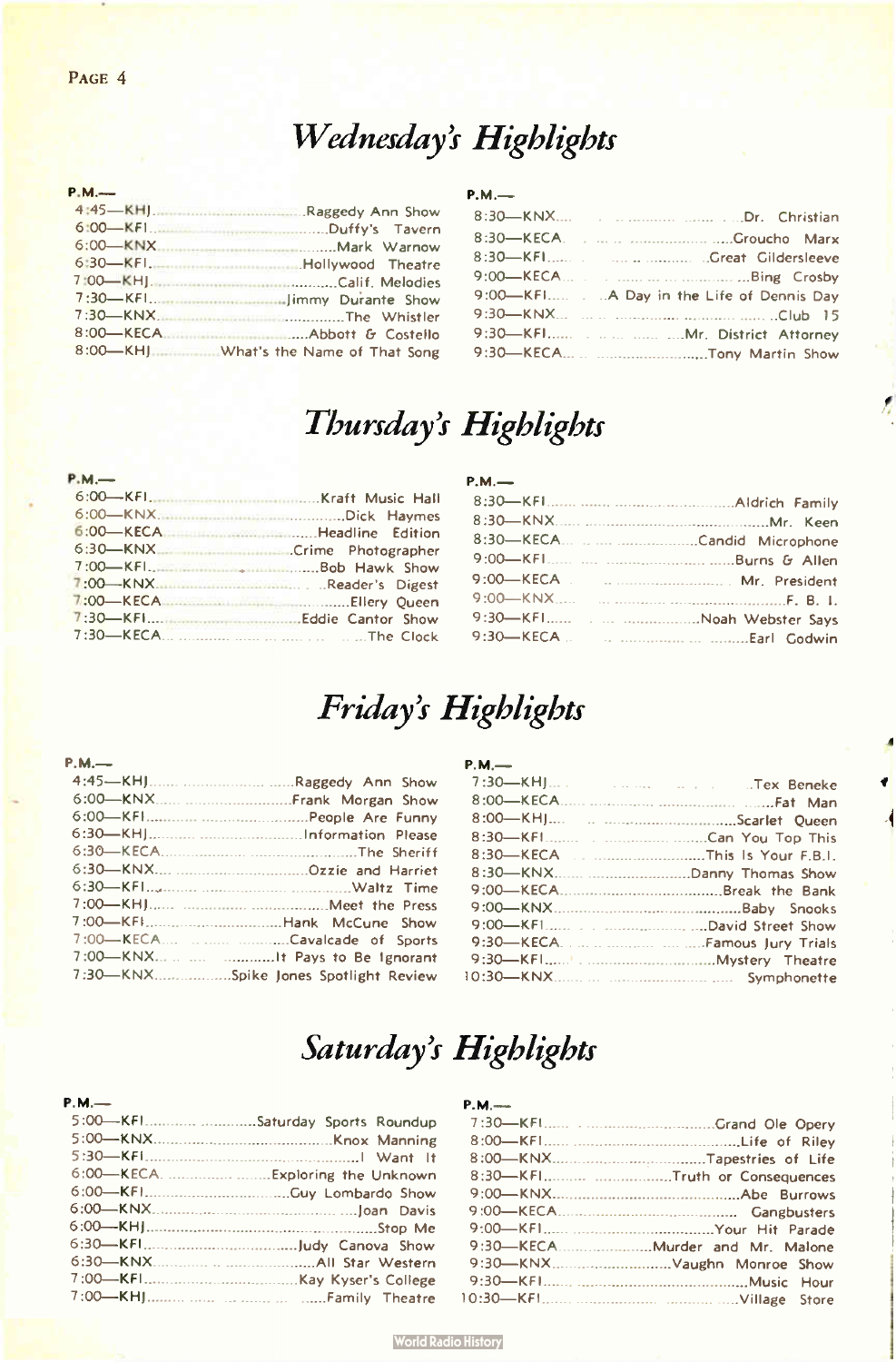PAGE<sub>5</sub>

# "Clinton Arkansas" Goes Coast to Coast

Someone really coined a phrase when they said You can take the boy out of the farm but you can't take the farm out of the boy"—but radio's newest comedian, Opie Cates, carries it even farther when he takes both the boy and the farm to the coast-tocoast air lanes of the American Broadcasting Company every Monday night at 8:30 p.m., PST.

Starred in his own situation funfest, Opie actually feels "at home" as he portrays a young country boy from Clinton, Arkansas, who has a difficult time acquainting himself with the whirls of the big city as well as the even more whirling whirlpools of romance. In the script he lives at a "boarding house" and he bashfully falls in love with the girl next door but finds the road to her heart is like an obstacle course in the person of her father, played by Francis X. Bushman, the former movie 'matinee idol" of millions.

Perhaps the reason Opie feels his role so successfully is that in real life, he was actually born in Clinton, Ar-

kansas, really lived in a boarding house, fell in love with the girl next door ( and married her) after having actually been "obstacled" by her father (to a certain extent ).

As for the "big city," where the radio show is set, Opie has moved from Clinton to Hollywood in real life—and instead of living in a fancy mansion with a swimming pool and dozens of servants, Opie prefers his more than comfortable and modern farm with a new silo in place of the pool and 200 chickens instead of the squadron of servants. Yes, Opie has brought the "farm" physically to the big city. While barnstorming with a dance band in 1944, Opie heard of a big barn ( just like they have back in Arkansas) at a small lumber camp town named Truckee, California. So he "ups" and buys the barn, tears it down and brought it to his present location by freight car and built it up again. Now whereas other stars in Movie Town show off their landscaped gardens, Opie brags



OPIE ON HIS FARM.

about his two story barn.

Having gained fame as a musician, both in composing and playing, Opie has discarded his "hot" clarinet on the new ABC radio show but he still pens a few notes and bars as all of the music, themes and bridges are his original creations.

His natural Arkansas drawl fits into his character like 50 tons of hay fits into his hayloft and his perfect timing paints a perfea picture of a country boy trying to get along in the city. Most of his fan mail ( and he gets plenty from metropolitan areas as well as the midwest agricultural regions) compliments Opie on his portrayal of the "farmer boy" and hundreds of letters pour in every week praising Opie for his "almost perfect" rendition of a "real Arkansas accent."

Another reason why the new Opie Cates show is a natural for its star is the fact that his next door neighbor and long time friend, Rozwell Rogers, is the chief writer of the program.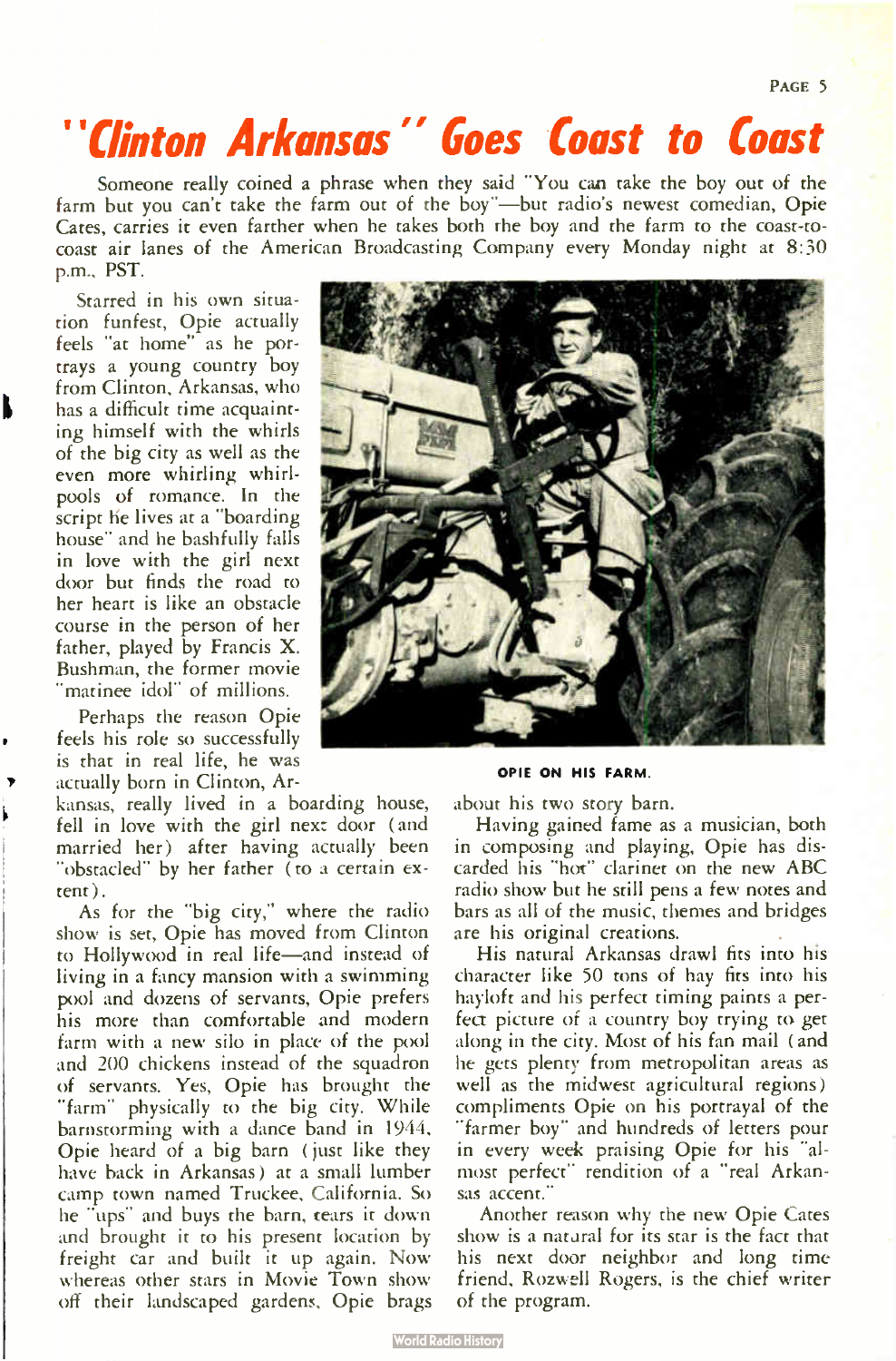# THE NEW LOOK - MICROPHONES

Dame fashion decreed during the year 1947 that women's skirts should go lower, and whether or not NBC engineers took a hint from the old Dame is not for us to say. However, during the same period women's skirts were slipping lower and lower, covering the knee, calf and finally



Jeanine Roose (left at the tall mike on riser) who plays Baby Alice on NBC's " Fitch Bandwagon," and Anne Whitfield ( right at the new look microphone) who portrays the Harris' other daughter, Phyllis.

a pretty ankle, so also were microphones in each of NBC's Hollywood studios acquiring that "new look."

Chief Engineer A. H. Saxton, of the network's Western Division, was watching a broadcast of the Phil Harris-Alice Faye "Fitch Bandwagon" a while back when he saw youngsters Jeanine Roose and Anne Whitfield walk up to the grown-up size microphone, climb up on risers and read their parts as Baby Alice and Phyllis respectively.

Right then Saxton resolved that there should be at least one microphone stand in each studio low enough to allow the child actors on NBC broadcasts to talk into a mike without the threat of falling off their box-like stands.

And so the network lowered its microphone stands while fashion-minded women throughout the nation were lowering their hem lines.

Miss Roose and Miss Whitfield are only two members of the younger generation who have taken to radio acting like the public takes to Red Skelton. Other network shows staging their broadcasts before audiences found that while an adult with a child-like voice could play a child's part in the dark confines of a secluded non-audience studio, the audience insisted upon a youngster in a child's part.

Jack Benny on his Sunday afternoon NBC program uses three or four youngsters more or less regularly to provide the comedy situations for which he is the foil. Recently, listeners have heard such stellar child actors as Jerry Farber, Johnny Mc-Govern, Don Lauria and Howard Jeffries.

The Jimmy Durante show is another program where a low microphone comes in handy. Jimmy, himself, is no giant, and neither is five-foot-five Candy Candido. On the other hand, both are eclipsed by Arthur Treacher and Howard Petrie, the program's six-foot-four announcer. Peggy Lee, featured vocalist on the show, holds her own at about middle way between Durante and Petrie.

One of the singing commercials on the Durante broadcast demands that each of the cast members sing several bars of the jingle. The singing formerly was all done at one microphone, and was most amusing to the studio audience because of the ups and downs of the mike and the grimaces of the engineer as it was moved.

Petrie begins the commercial with the microphone way up for his six-foot-four figure; Candido takes over and pulls the microphone down to his height, and then Treacher steps up and once again the mike is pulled up to the six- foot-plus level.

Miss Lee's turn comes next and finds the microphone down, but not low enough for Jimmy, who has to yank it even lower to his level. So, that laughter listeners heard in the background of the Durante show singing commercial was not caused by any antics other than good sense on the part of (Continued on Page 15)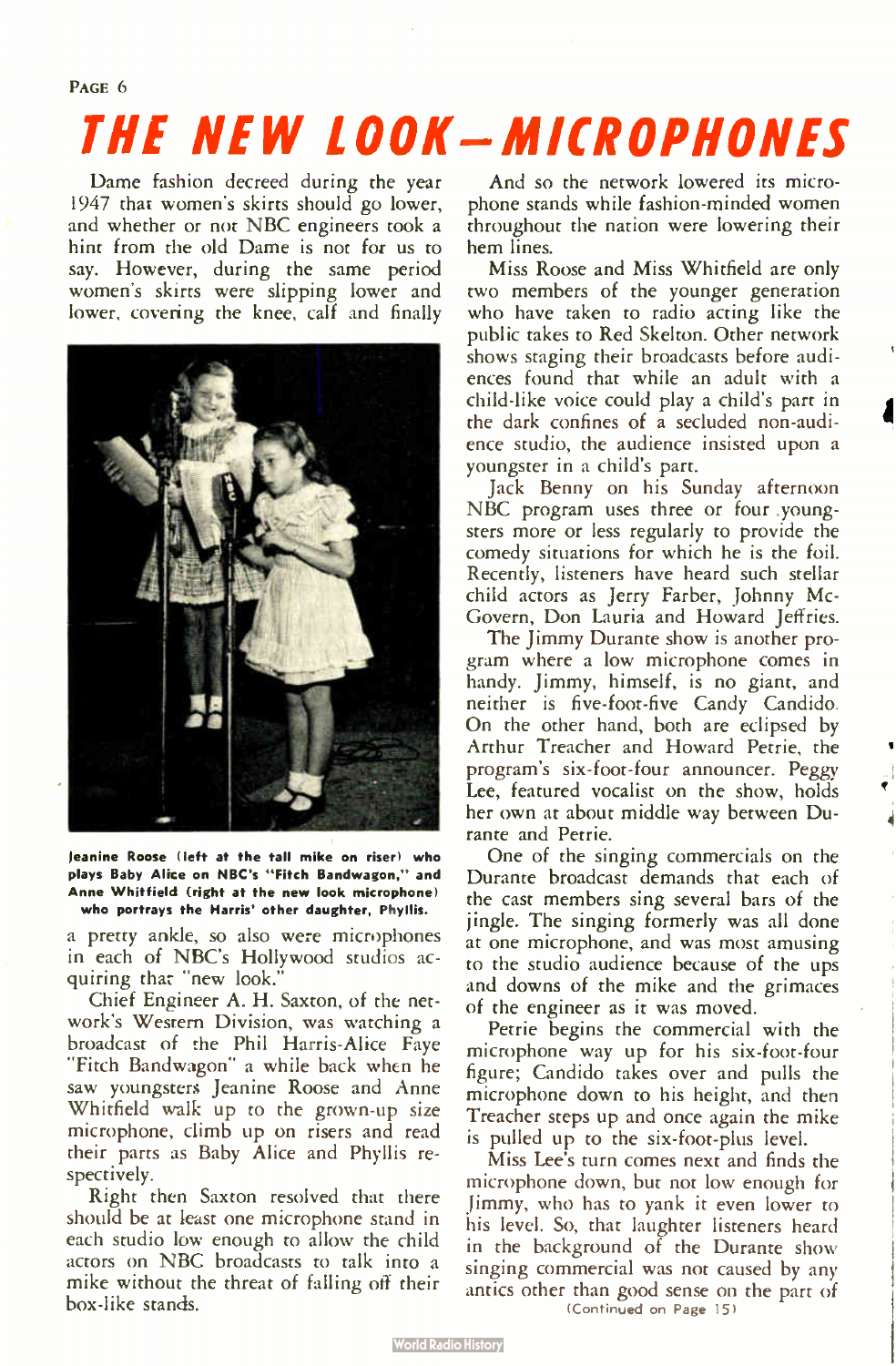# Setting the Stage for New Listening Pleasure

# Featuring RCA Victor. F-M Frequency<sup>\$</sup> Modulation at Its Finest!

For those who want performance that's modern . .. standard broadcasts and RCA Victor FM—Frequency Modulation at its finest! FM . . . virtually static free reception against a background of velvety silence . . . and the "Golden Throat"the finest tone system in RCA Victor history! Even in appearance this set is "different" ... a distinctive and beautiful cabinet fashioned from the finest walnut veneers and other carefully selected woods. A truly unusual and attractive conception in radio cabinet styling. Anti there are decorative and technical features that contribute so much to grand performance and stunning appearance . . . an intriguing grille fabric; an eye-appealing, slide- rule, inclined dial for ease in tuning; twin side lighting for dial illumination that's both good lighting and good looking; provision for attachment of a record player; a pleasing color scheme just the right contrast between cabinet, grille and dial. Yes! A table radio that's really modern ... in engineering, styling and in quality of performance!



### RCA Victor 68R3...

Decidedly "different" . . . fashioned from the finest walnut veneers and other carefully selected woods. Modern styling that's unusual and attractive. Finished to bring out all the natural warmth of color and beauty of grain in choice woods. Grille cloth of an intriguing pattern—a deep shade of brown with  $$ \bigcirc \bigcirc \bigcirc \bigcirc \bigcirc$ a stunning and decorative golden stripe effect  $\dots \dots \dots$ 

# ONLY RCA VICTOR HAS THE "GOLDEN THROAT"

RCA VICTOR R

RADIO CORPORATION OF AMERICA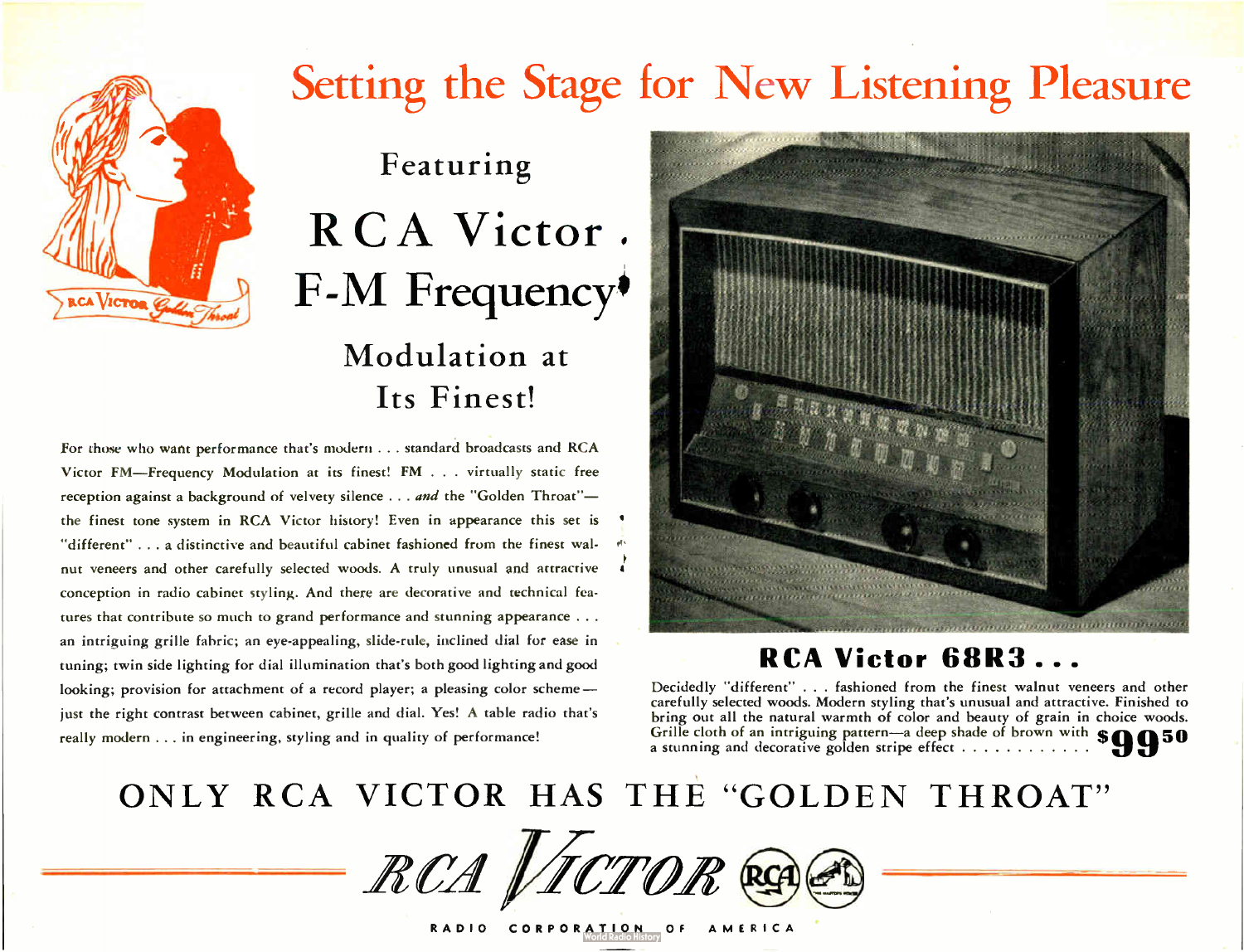# **LET'S BE CANDID**

As 1947 drew to a close, it was pretty well agreed, both in the trade and by the public, that the most original program idea to hit the airlanes during the year was ABC's "Candid Microphone." And, so far



This photo proves that walls have ears, especially if they are used to conceal small microphones. The pretty lady opening the wooden box is Barbara Whitmore, who does some of the interviewing for ABC's " Candid Microphone." The astonished copper is Officer Clancy, who had no idea everything he said was being recorded for future broadcast.

in 1948, there has been nothing to top it for originality.

Just as a candid camera catches its subject off-guard, so does the "Candid Microphone," and the results are highly amusing to those at set-side who make a point of tuning in this unique program each Thursday night on ABC-KECA. Those interiewed for the program have no inkling of the fact that their remarks are being taken down on a wire recorder and later will be broadcast to an entire nation—and what they say sometimes! But naturally no "forbidden" words go out on the air, as the program also boasts the only audible censor in radio, who cuts in with the word "censored' whenever the occasion demands.

Nothing objectionable to the individual is ever aired, either, but is deleted on the spot, and anonymity is retained in every interview. In each instance, also, the interviewee is told of the trick played on him (or her) after the conversation has been recorded, and permission is obtained for its use on the air. Nonetheless, there is a spontaneity and frankness in the finished product that can't be found in a planned or rehearsed program.

Created by Allen Funt, advertising agency man turned "gimmick" man for radio, here's how the "Candid Microphone" works: the ABC reporters and interviewers go about with microphones concealed in many different ways, depending on the situations. One may be hidden under a man's scarf, in an arm sling, as a hearing aid or tucked under a coat lapel. For an interview in a home or office it may be concealed in a flower vase or under a piece of paper on a desk. The wire from the mike runs inconspicuously to an engineer stationed with a wire recorder quite a distance away. However, many a vignette has been lost because someone detected the wire. Sometimes the reporters have to eavesdrop on as many as 60 conversations to get the five or six interviews that make up one show, and often as many as 100 splices have been made in the wire to piece together one three-minute spot. So, it is very obvious that the show requires one of the biggest production jobs in radio.

To demonstrate how even the initiated can be tricked by the Candid Mike, there's the sad case of one of the reporters selected to work on the show. Called into Allen Funt's office, the man was informed that he would not be used on the program. "Not only that," Funt continued, "but I've also been told your other program is being concelled, too." The reporter glared, banged his fist on the desk, and shouted, "Who could have done it! I bet I know. It must've been that so-and-so!" Profanity filled the air. One by one he ripped up the back virtually every high-ranking executive in the American Broadcasting Company who (Continued on Page 15)

# "The Tony Martin Show" full Of Talent

When the cataclysmic whine of the siren and sound of the fire bell clamor across the etherwaves every Wednesday night ( 9:30 to 10:00 p.m., PST) on the American Broadcasting Company network, a firehouse full of talent shinnies down entertainment poles onto the stage of the Hollywood ABC studios.

For a tuneful, mirthful half hour, under the aegis of the erstwhile "Texaco Star

Theatre," this squad of gloom fighters plays its surefire—no pun intended extinguishers upon all smoldering doldrums within hearing.

•

**World Radio Histor** 

When the smoke clears at 10:00 p.m., there is glowing evidence of one of the most diverting variety shows in radio. For in its 39 weeks of blues-blitzing before it moved onto major league mike status on the ABC Wednesday night lineup, "The Tony Martin Show," featuring Alan Young, with lovely Evelyn Knight, Victor Young and his orchestra, and the Jeff Alexander Chorus, had achieved four-alarm rating with millions of discerning, entertainment-seeking Americans.

reigning star of screen, stage and night clubs, with his justly celebrated romantic baritone, is the Pied Piper of this sprightly musical Hamlin, supported in inspired fashion by Victor Young and his 30-piece orchestra, without doubt one of the finest tune-turning organizations on the air.

For distaff counterbalance, there is the throaty singing of beauteous, blonde Evelyn Knight, whose contours are exceeded happily for the vast radio audience—only by the captivating qualities of her voice.

And the pixie who dashes around, sprinkling laughs throughout the 30 minutes of delightful earresting serenading, is Alan Young, the 27-year-old north of the border comedian who was introduced to the ABC audience by Tony Martin as "our rising young star and head windshield wiper.'

Like Martin, under contract to 20th Century-Fox, Young is rapidly becoming as



Handsome Tony Martin, Left to right: Tony Martin, Evelyn Knight, Alan Young, heard Wednesday at 9:30 P.M. over ABC-KECA on "The Tony Martin Show."

> well known to visual as well as listening fans. He is the rapidly rising comedian kidnapped by American talent scouts from the Canadian etherwaves, who pinch-hit with such distinction for Eddie Cantor, graduated to his own shot, moved ahead to a coast-to-coast program, and inched further toward the radio stratosphere by taking over with notable success the pan and panic department of the "Tony Martin Show."

> The gingerly tempo of the program is carried forward by every spirited member of the troupe. Putting it all to music is little Victor Young, the talent-charged major domo of the anti-grouch brigade. And adding another note of superior musical entertainment is the mixed Jeff Alexander Chorus, with ebullient, witty Jimmy Wallington handling the announcing chores in a manner that could never be confused with mere station-identification.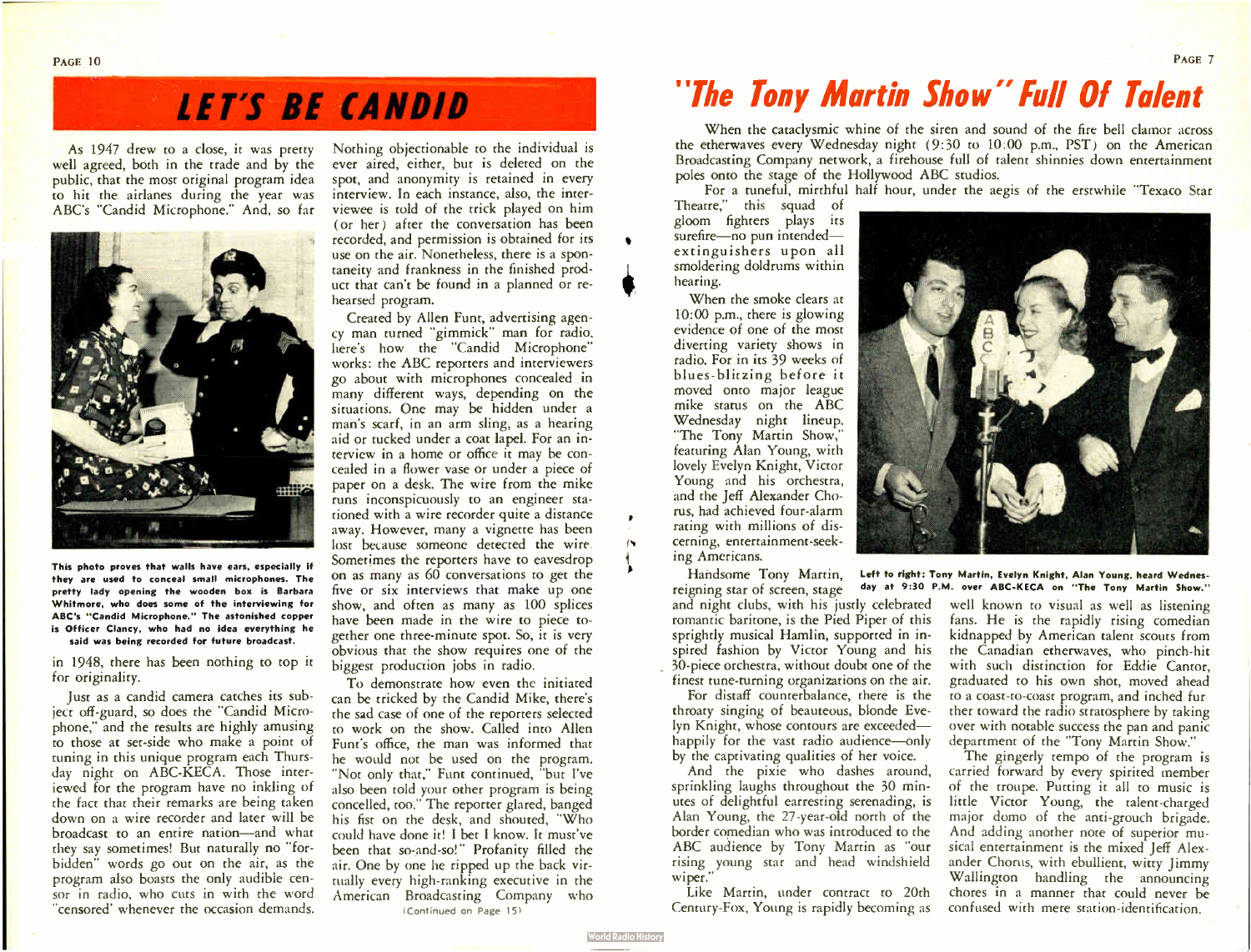# Vivacious Beryl Davis Joins "Hit Parade"

The three most currently fascinating things in the life of singer Beryl Davis are the California sunshine, eggs and short nightgowns. Beryl, who is the latest lovely addition to Hollywood's top feminine radio singers, is still excited about her recent



British born Beryl Davis holds feminine spot on Your Hit Parade."

arrival in California to join Frank Sinatra on NBC's "Your Hit Parade."

Enthusiasm for the Southern California climate is nothing new for newcomers or for the natives and many "almost-natives" of more than six days residence. Beryl's devotion to eggs in any concoction requires a bit more explanation. British-born Beryl lived through the many near eggless months of the war in England, arriving in the United States a little over six months ago. She still hasn't caught up on her omelet eating and is a cinch to order an egg dish for brunch or lunch at least 97 percent of the time.

As for short nighties—just three days after her arrival in Hollywood for her Hit Parade broadcasts and RCA recording dates Beryl was photographed in several of the popular new shorties for some fashion pictures. They were so completely novel in the nightdress ( as Beryl tabs them) idea to the pretty singer she immediately had to order a dozen to ship home to England for her best friends.

The day of Beryl's departure for the United States was greeted without enthusiasm in England where she had been a top singer of popular songs since she was 19. The daughter of one of Britain's favorite band leaders, she began appearing with her father when she was nine years old. Her air debut was made when she was 11, and shortly after she began to concentrate on her dancing as well as singing, becoming so proficient she danced right off with the All- England dance contest championship for two consecutive years, in 1935 and 1936.

She continued to tour with her father's band and at 14 was traveling through France and Scandinavia with an all-French aggregation which was considerably livened by the addition of Beryl's English songs. When she began to concentrate on radio she rose rapidly to the top spot among British feminine singers starring on such popular BBC shows as "Twelve Men and a Girl," " Beryl by Candlelight" and "Appointment with Beryl."

When American troops began to arrive in England during the war they immediately discovered Beryl with the same enthusiasm they had given such American singers as Jo Stafford, Dinah Shore and Ginny Simms. Luckiest of the American lot was the Eighth Army Air Forces to which Beryl was officially attached. She wore a uniform and received her orders direct from General Jimmy Doolittle. She sang with the late Glenn Miller and with Mel Powell.

In the months that she has been in the United States, Beryl has added to her old G.I. fans many thousands of their families, friends and probably the two people in the country who just might not have even known a G.I. in the war years. And if there's a slight shadow of a wonder why for the widespread favor of a girl named Beryl, a short listen to her low-pitched, sultry voice is an answer in itself.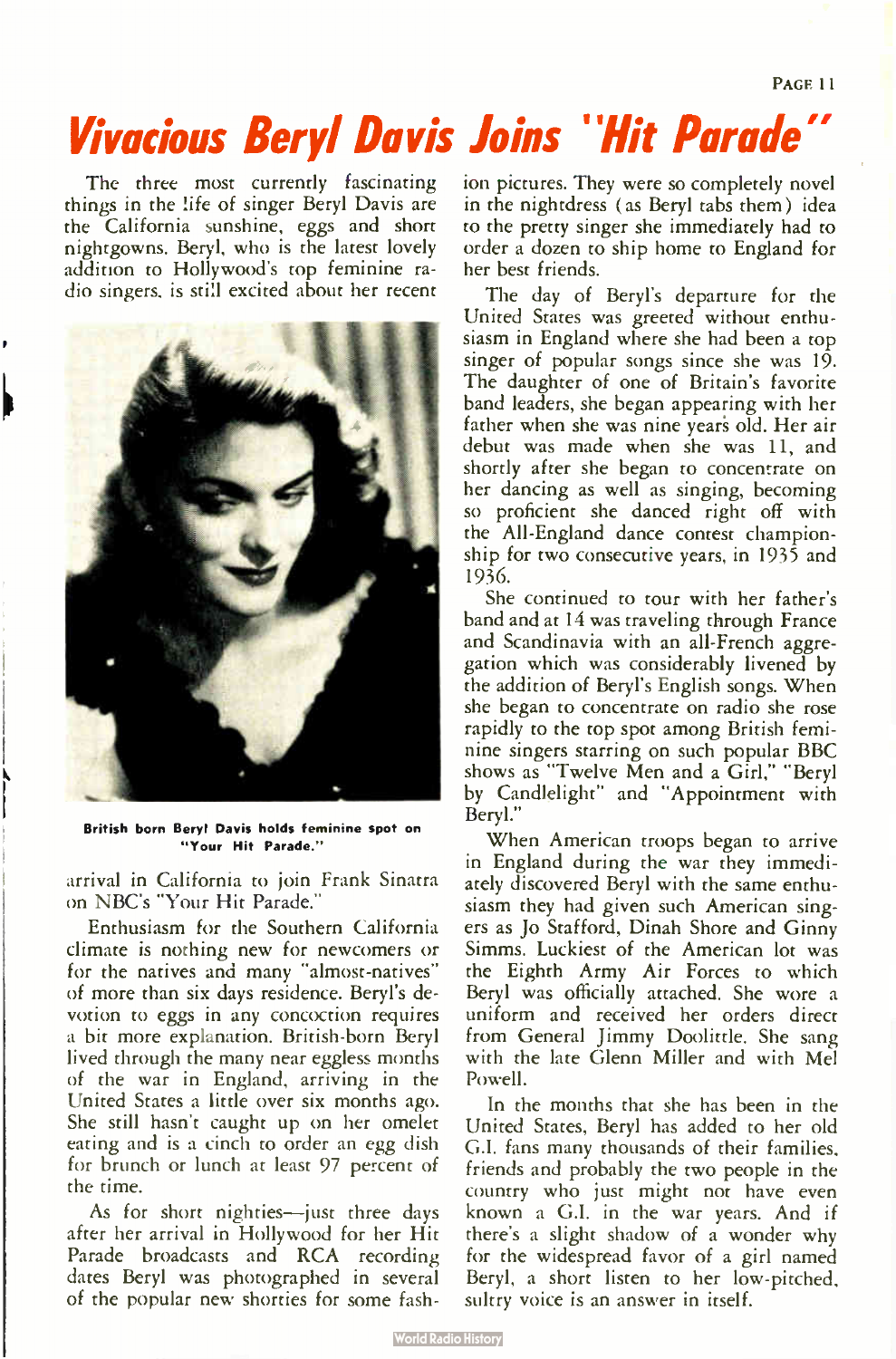# **EVEN THE LOSERS WIN...**

Horace Heidt's new "Find-A-Star" contest on NBC's " Philip Morris Night With Horace Heidt" is rapidly developing into the greatest talent hunt ever conducted in this country. In the first four weeks of the Sunday night broadcast, the radio audience



Horace Heidt (left) gives a bit of encouragement to contestant Walter Craig.

has heard a total of 12 potential stars. Of the 12 presented on the program—seven have moved on towards stardom already.

On the first broadcast in Fresno, Calif., Horace Heidt auditioned over 3000 people. From this first open audition he selected 150 possibilities and put them on the stage of the White Theatre with his vaudeville trope. From the 150, the theatre audiences selected the four who appeared on the first program. The winner of that eventful broadcast, Dick Contino, an accordianist, went on to Los Angeles with " Philip Morris Night With Horace Heidt," where he competed against students from USC to win a second time. The following week he competed against talent from Hollywood and once more he won the Key to the Door of Opportunity. Next Contino competed

in Pasadena and the audience gave him the nod again. Now, Contino is en route to Omaha, Nebraska, and points East. Even if he loses on the broadcast, the 17-year-old musician will remain with Horace Heidt and his troupe, appearing as part of the stage show that will eventually wind up on Broadway at the famed Capitol Theatre.

Contino's opposition hasn't fared too badly either. On the Fresno broadcast, Contino appeared opposite a 17-year-old Negro, Halliard Patterson, a pianist whose Bach is as good as his boogie. Although Contino won on the broadcast, Horace Heidt was so impressed with Patterson that he signed him to a contract to go on tour with the Heidt stage show, hence Halliard will also appear in the Capitol Theatre stageshow and on the road with Heidt.

Broadcast number three brought to light potential star number three, voice matcher, Walter Craig. Despite the fact that the talented 22-year-old youth showed up at the auditions in Hollywood, Walter Craig couldn't be classed as a non-professional prior to his appearance on the Heidt show. Craig was one of the Day children in " Life With Father" in New York. A hitch in the U.S. Navy brought his stage career to an abrupt end and next he turned up in Hollywood where he has begun to make a new name and career for himself. He has appeared on countless transcontinental radio programs where he has filled in for stars or featured radio players who were unable to get to broadcasts. In motion pictures, he has matched the voices of several dozen stars when re-takes necessitated a new sound track in a rush and the star wasn't available. Walter Craig's uncanny perfection in voice matching has no peer in the radio-cinema capitol. However, it is this very thing that has held Craig back, ironically enough. Producers, directors and casting directors of every motion picture studio and radio network in town know who to call when stuck for a voice . . . but unfortunately, Craig has been type-cast and few people realize the potential talents of the youngster. Singing, dancing and top-

(Continued on Page 15)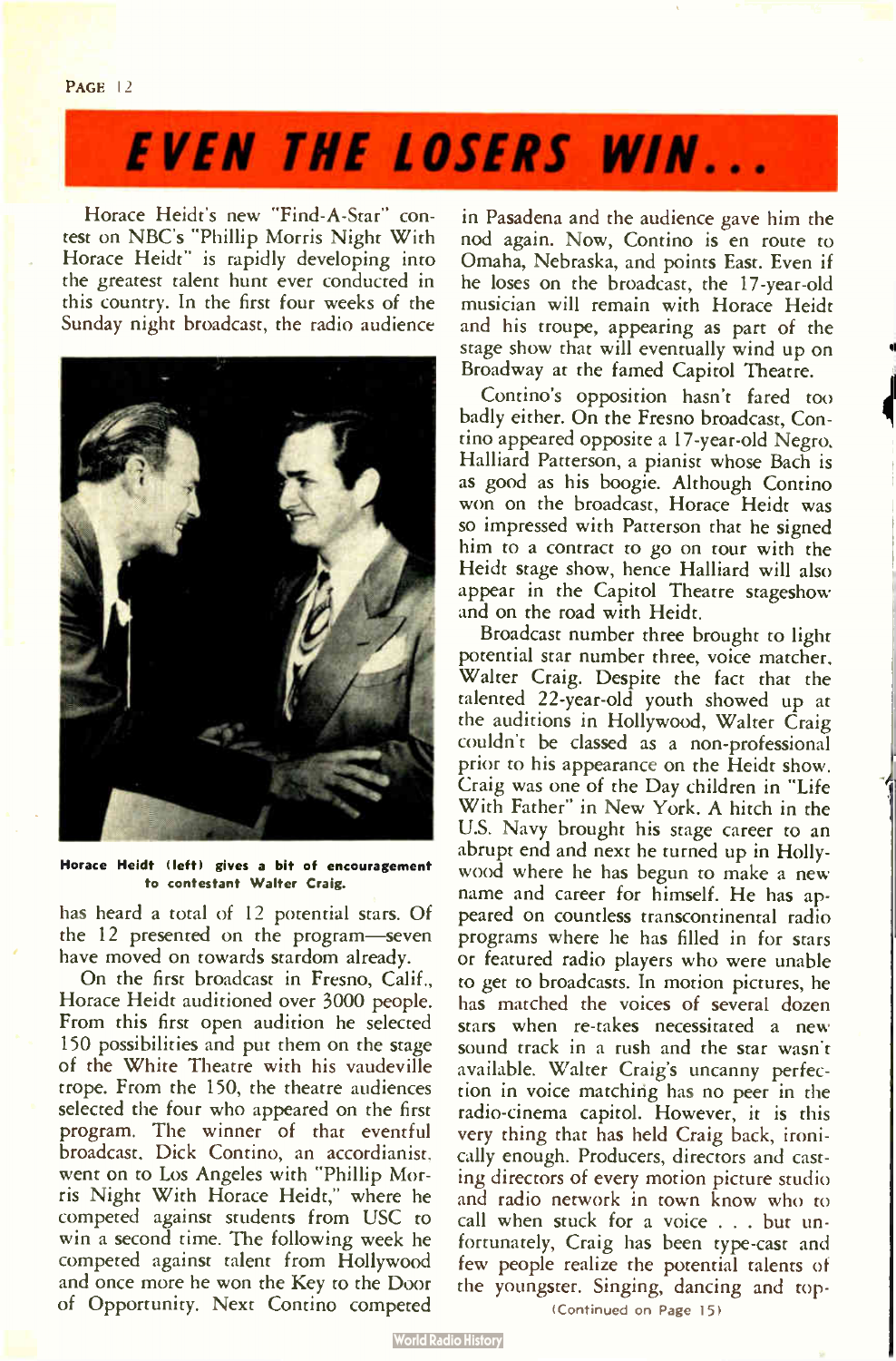# Jack McCoy, Jovial Master of Ceremonies

Butcher, baker, candlestick maker and many more.

That's the secret of the Columbia Pacific Network's merry and laugh-making audience participation show, "Jack In All Trades," which is heard every Sunday after-



The man with the jack-a master-of-ceremonies by trade—is jack McCoy who emcees the Columbia Pacific Network's Sunday afternoon "jack In All Trades."

noon beginning at 5:30 ( KNX, 5:30-5:55 PM, PST).

As the curtain rings up on the CBS radio show, five guests are seated on the stage next to a large blackboard which lists ten trades and professions—five of which are the actual occupations of the guests and five of which are misleading.

Jovial master-of-ceremonies Jack McCoy reads the list to the studio and listening audience, introduces a guest and then gives a thumb-nail sketch of his partner before the microphone. Announcer Bob Moon takes his portable mike into the audience and invites a contestant to guess the guest's occupation.

For whatever job category the guest is tagged by a member of the studio audience, he must answer five questions related to

that occupation. For question answered correctly, both he and the studio participant who named his work, receive one dollar, two dollars, three dollars and so on up to a total of fifteen dollars. At the end of the question time the audience contestant has the perogative of standing by his original choice of jobs for the guest or changing for another category. If his choice is correct his money is doubled. If his choice is incorrect the extra cash offering goes to the contestant's favorite charity. For his cooperation the guest receives a special gift.

Even though Jack McCoy has only been broadcasting from Hollywood for less than a year, his voice has already become a favorite with thousands of radio dialers up and down the coast. In addition to trading banter and cast on "Jack In All Trades," Jack has also led the festivities on "Money On The Line," " Meet The Missus" and " You're Only Young Once."

But even though Jack is new to west coast radio, the 28-year-old emcee has a record of participation in radio that many an older veteran of the airwaves would envy. Just ten years ago the McCoy mike debut at a station in Akron, Ohio, successfully capped Jacks ambition and training to become a radio announcer.

A national rubber and tire company did not have to look beyond Akron to find the man they wanted to handle the announcing chores for their World's Fair exhibit in 1939. Jack accepted and moved to New York. The next year found Jack's well-modulated voice describing the color and glamour of the Ford Motor Fashion show.

An offer of a job as Program Director for a station in Georgia lured Jack back to radio. At the end of his first week in his new job, Jack was promoted to Assistant Manager. One more week passed and Jack was sitting in the office labeled Station Manager.

The next move started Jack on his trek to the West. He accepted an offer to become the office sportscaster for the tough Southeastern Conference football games. For the next two seasons, husky, six-foot (Continued on Page 15)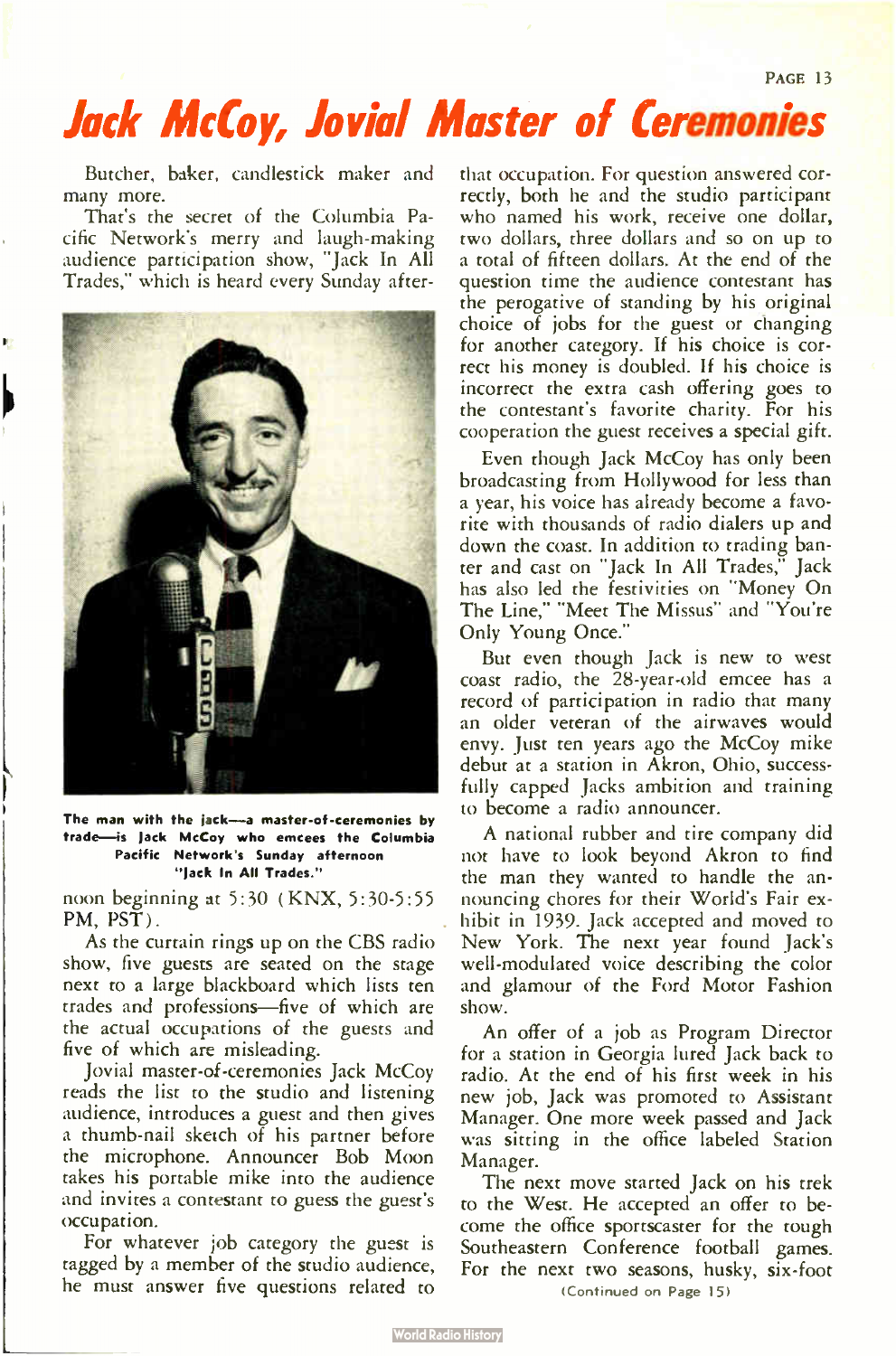# "The Eddie Chase Show" Moves To KFVD

Super showman (and super-salesman, Frank Burke, Jr. hopes) is Eddie Chase, smiling, genial disc jockey, now starring six days a week from 3 to 4:30 p.m. over station KFVD in Los Angeles.

An ace platter spinner in Chicago and Detroit. Eddie staged everything from bathing beauty to roller skating con-

**World Radio History** 

tests.

At one time, he took his brand new record player and went into a lion's cage to do a broadcast. The big cat listened a moment, and then leaped at the phonograph, smashing it to bits. Eddie leaped, too—out of the cage.

With Eddie Chase, anything goes to bring his listeners something different in the line of entertainment.

But in private life, Eddie is not a flashy chap. He looks, talks and acts very much like a successful business man.

And that he was, before the showman in him took hold.

You see, this is something of a homecoming for Eddie. A native of Los Angeles, he

attended school here, and after leaving U.C.L.A., he started his career in radio as a time salesman for station KTM.

But Eddie hankered to get into the performing end of radio. None of the local boys would take him seriously, so he packed up and went to Chicago. There he inaugurated the "Make Believe Ballroom" on station WCFL, where it remained a popular feature until he moved the mythical ballroom to Detroit.

On CKLW in Detroit, Chase's "Make Believe Ballroom" is rated as the top daytime radio feature. He is continuing his two-hour daily show on the Detroit station by transcription.

It took Frank Burke, Jr., KFVD's astute general manager, to coax Eddie back to Los Angeles, and today the radio trade of Hollywood and elsewhere is keeping an eye on "The Eddie Chase Show."



Eddie Chase, right, KFVD's new disc jockey star. interviews Tommy<br>Dorsey, RCA Victor artist. During the years he conducted his popular<br>"Make Believe Ballroom" on WCFL, Chicago, and CKLW, Detroit,<br>Eddie made many friends am stars. Via portable equipment, as above, he interviewed stars in their theatre dressing rooms.

Eddie's shows have a flavor not associated with other versions of the "ballroom." He sustains the illusion of a live dance remote through the use of sound effects, and has, in fact, brought his sound effects man with him from Detroit.

Incidentally, another Los Angeles disc jockey, now well established here, started in Chicago as sound man for Eddie Chase. His name is Bill Leyden.

If you live in the Los Angeles area, no doubt you have seen huge vans about town bearing the broadside: " Eddie Chase Is Moving to KFVD." No doubt you have seen those skillful artists of the air—the skywriters—paint his name prominently over the city.

That's the way Eddie likes it. Plenty of showmanship. And plenty of Los Angeles radio fans are going to like Eddie Chase.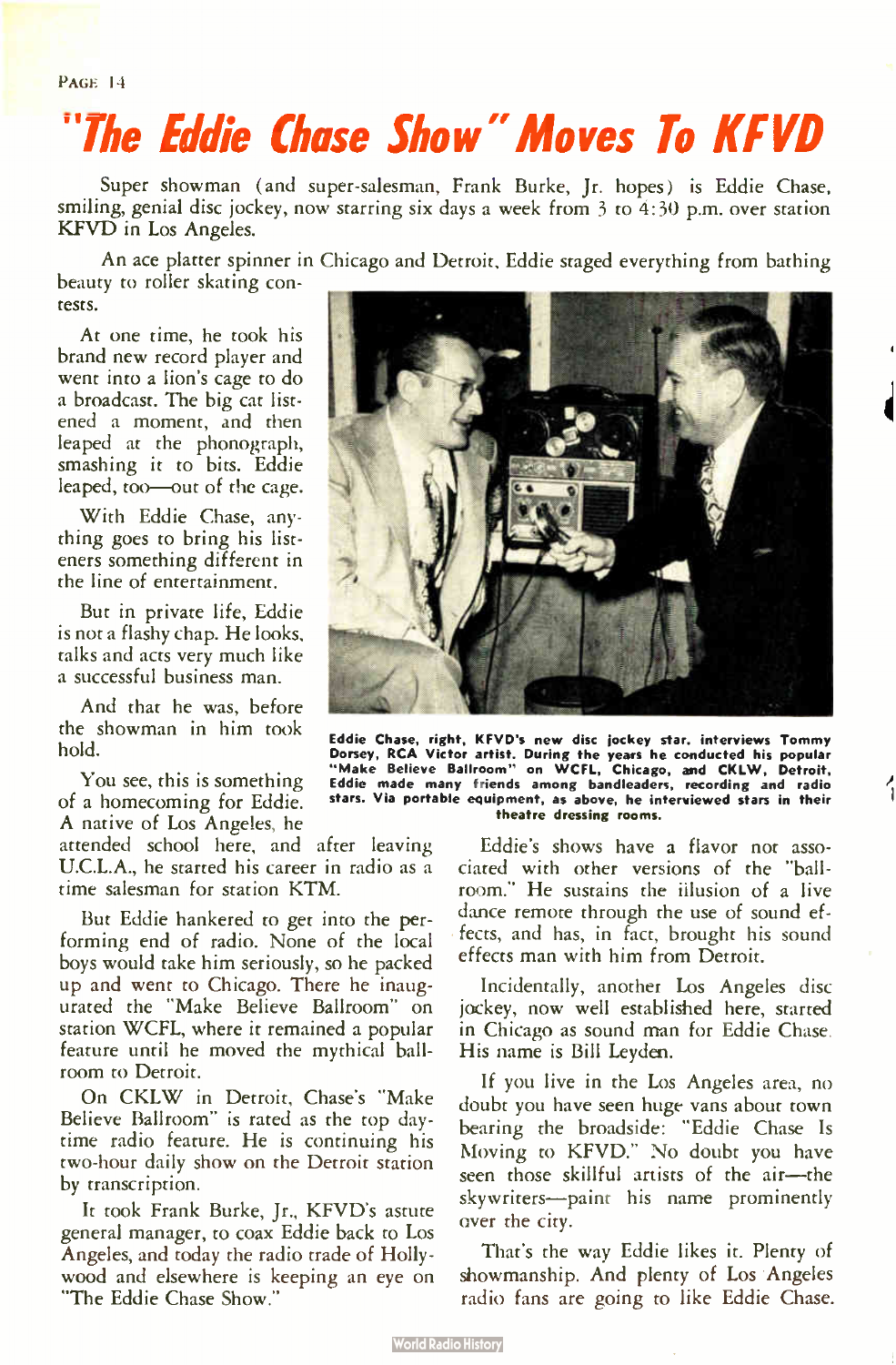### The New Look . . .

### (Continued from Page 6)

the radio actors who know that unless you speak directly into a microphone, your voice can sound a block away from the listener at home.

Other shows, too, found that lower microphones could do away with risers for their shorter cast members. Lou Lubin, who plays "Shorty, the Barber" on NBC's Amos 'n' Andy" series, finds the microphone just his height. But Johnny, the "Call Boy," on Horace Heidt's new Sunday program finds that he still needs a riser to get up to the low microphone. The NBC engineers are figuring out a special stand for the midget's microphone so that he, too, can stay on the ground.

The new look in microphones is not confined to the use of the younger or shorter group of radio personalities, however. Studio engineers found that the new microphone stands are just the right height to place next to a celeste or in the center of a violin section of an orchestra. Formerly, the engineers had used overhead microphones which require a long arm to hang out and down from the stand.

### Even the Losers Win . . . (Continued from Page 12)

flight dramatic acting are just a few of the "hidden" talents of the handsome youth. His appearance on " Phillip Morris Night With Horace Heidt" brought some of this to light and the morning after the broadcast, Walter Craig received several phone calls . . . one from a motion picture studio and another from a Hollywood night club . . . offering him jobs . . . this time under his own name! A new era dawns for Walter Craig and at last, thanks to Horace Heidt, Craig is once more on the way to stardom.

The Crown City Four, a vocal quartet from Pasadena City College, were so good on the final broadcast from Southern California that the manager of the famed Trianon Ballroom called NBC after the show to sign the foursome for an appearance at the ballroom.

If the first four weeks are any indication, "Phillip Morris Night With Horace Heidt" will be the top talent hunt of the century ... whether the contestants win, lose or draw, because even the losers have won.

### Let's Be Candid ...

### (Continued from Page 10)

might have been responsible for the jolt. Then Funt calmly lifted a piece of paper from the mike on the table, which, of course, had recorded the entire practical joke, and said, "That, my friend, is how 'Candid Microphone' works." It is said that the embarrassed reporter immediately betook himself to the nearest bistro—for you know what.

Listener response to "Candid Microphone" has been overwhelming and enthusiastic. In sending in suggestions for places they'd like to have the Candid Mike taken, THE LADIES ROOM leads all the rest. Cops and taxi-drivers head the list as amusing conversationalists they'd like to hear.

Allen Funt, producer as well as creator of " Candid Microphone," got his idea for the show from an experience while he was in the Army. A corporal with the Special Services Division, he dreamed up the idea of a "gripe room," which was a booth where soldiers could make recordings to send home. Completely uninhibited, the men would let off steam to their families, taking cracks at everything from chow to obnoxious officers. With just such a feeling of freedom from reprisal, those who talk into the "Candid Microphone" really let down their hair, and reflect human nature in its most natural colors.

### Jack McCoy, Jovial MC . . .

(Continued from Page 13)

four Jack had his hands full vividly describing the big games of the conference.

Jack's pigskin parade was interrupted by a brand new job when he volunteered as a leatherneck. Once overseas he was assigned to the Armed Forces Radio Service on Guam. Being the only Marine working with AFRS on the island, Jack says that he felt somewhat like a fish out of water.

Discharged, Jack returned to sportscasting for a station in San Antonio, Texas. So close, yet so far from the entertainment capital of the world, Jack couldn't resist the lure of Hollywood. Early last spring he finished the last leg of his trek to the golden west.